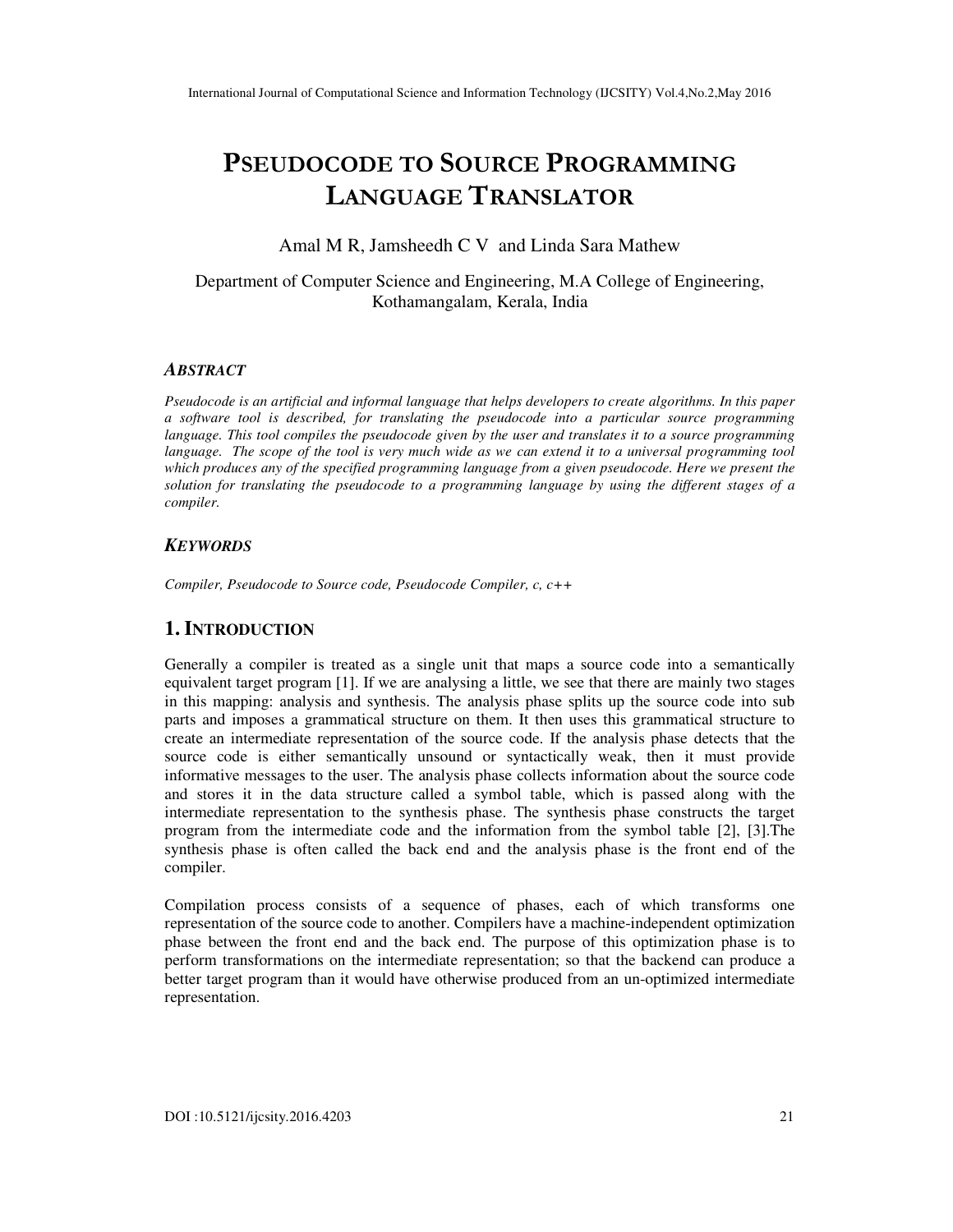# **2. COMPILING PSEUDOCODE**

Compiling the pseudocode consists of certain operations such as analysis and computations that is to be done on it.

# **2.1. Lexical Analyser**

The pseudocode submitted by the user is analysed by the transition analysis algorithm in the Lexical Analyser module. This phase of the compiler detect the keywords, identifiers and tokens from the given input.

# **2.2. Syntax Analyser**

The Syntax Analyser module generates the Context Free Grammar from the pseudocode given by the user. The grammar thus generated is then used for the creation of parse tree. The meaning of the grammar is obtained by the pre order traversal on the parse tree.

# **2.3. Semantic Analyser**

Semantic Analyser gathers the type information and uses the information in the symbol table and syntax tree to check the source program for semantic consistency with the language definition.

# **2.4. Intermediate Code Generator**

Intermediate code generator module generates the intermediate code of the pseudocode that is used for the translation of pseudocode to other languages.

# **2.5. Intermediate Code Optimizer**

The intermediate code optimizer module optimizes the intermediate code generated in the previous module that is used for the translation of pseudocode to other languages.

# **2.6. Code Generator**

In this module the user selects the required program in the user interface that is the available library file and the optimized intermediate code is mapped into the programming language selected by the user.

# **2.7. Library File Manager**

The administrator maintains the library files of the target language and also manages the files in library package.

# **3. PROBLEM STATEMENT**

# **3.1. Interpret the Pseudocode**

The major task in translating the pseudocode is to identify and interpret the pseudocode given by the user. Each user has his own style of presentation, variation in using keywords or terms (E.g.: - Sum, Add, etc. to find sum of two numbers), structure of sentence, etc. So initial task is make the tool capable of interpreting and identifying the right meaning of each line of the pseudocode.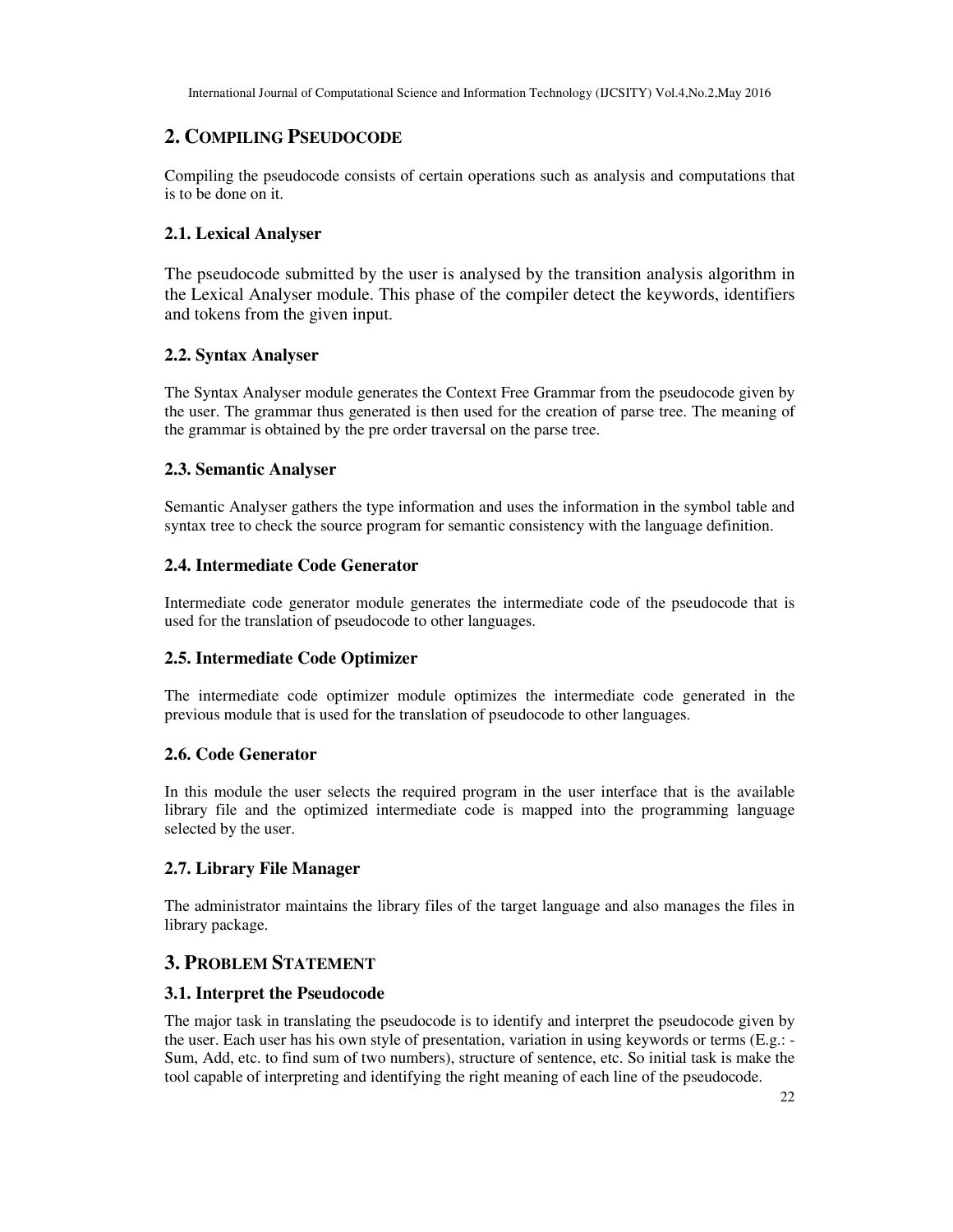#### **3.2. Translate the Pseudocode into Programming Language**

Next task involves the translation of the interpreted pseudocode into programming language. User can specify output in any of the available programming languages. So the tool must be able to support all the available programming language features (in this paper we are concentrating on C and C++ only). That is it must support the object oriented concepts, forms and so on.

# **4. METHODOLOGY**

## **4.1. Lexical Analysis**

Lexical analysis or scanning is the first phase of our proposed tool. The lexical analyser takes the stream of characters and groups the characters into meaningful sequences called lexemes. The Lexical analyser produces tokens {token- name, attribute-value} for each lexemes. These tokens are passed on to the subsequent phases. In the token, the first component token- name is an abstract symbol that is used during syntax analysis, and the second component attribute-value points to an entry in the symbol table for this token. Information from the symbol-table entry 'is needed for semantic analysis and code generation. For example, suppose a source program contains the declare statement [1], [2].

#### *Declare an integer variable called sum*# *(1.1)*

The characters in this assignment could be grouped into the following lexemes and mapped into the following tokens passed on to the syntax analyser:

- *1. Declare a***,** is a lexeme that would be mapped into a token (Declare, 59), where Declare is a keyword and 59 points to the symbol table entry for position.
- *2. Integer,* is a lexeme that would be mapped into a token (Integer, 112), where Integer is a keyword and 112 points to the symbol table entry for position.
- *3. Variable,* is a lexeme that would be mapped into a token (Variable, 179), where Variable is a keyword and 179 points to the symbol table entry for position.
- *4. Called,* is a lexeme that would be mapped into a token (Called, 340), where Called is a keyword and 340 points to the symbol table entry for position.
- 5. *Sum,* is a lexeme that would be mapped into a token (sum, 740), where sum is an identifier and 740 points to the symbol table entry for position.

(Blanks separating the lexemes would be discarded by the lexical analyser.)

#### **4.2. Syntax Analysis**

Syntax analysis or parsing is the second phase of a compiler. The parser uses the first components of the tokens produced by the lexical analyser to create a tree-like intermediate representation that depicts the grammatical structure of the token stream. A typical representation is a syntax tree in which each interior node represents an operation and the children of the node represent the arguments of the operation [12], [13]. The syntax of programming language constructs can be specified by context-free grammars or BNF (Backus-Naur Form) notation; Grammars offer significant benefits for both language designers and compiler writers.

A grammar gives a precise, yet easy-to-understand, syntactic specification of a programming language. From certain classes of grammars, we can construct automatically an efficient parser that determines the syntactic structure of a source program. As a side benefit, the parserconstruction process can reveal syntactic ambiguity and trouble spots that might have slipped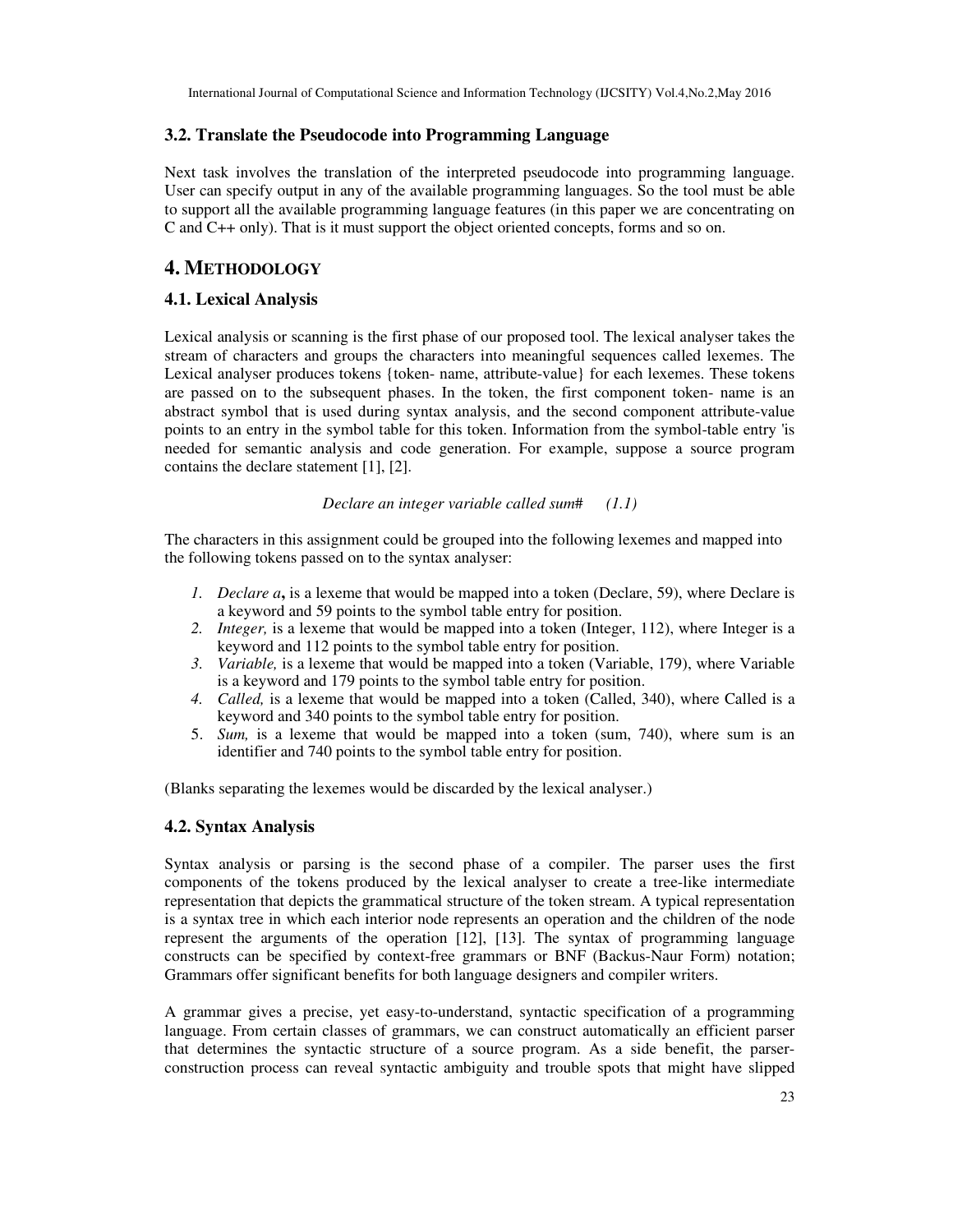through the initial design phase of a language. The structure imparted to a language by a properly designed grammar is useful for translating source programs into correct object code and for detecting errors. A grammar allows a language to be evolved or developed iteratively, by adding new constructs to perform new tasks. These new constructs can be integrated more easily into an implementation that follows the grammatical structure of the language.

# **4.3. Context-Free Grammars**

Grammars were introduced to systematically describe the syntax of programming language constructs like expressions and statements. Using a syntactic variable 'Stmt' to denote statements and variable 'expr' to denote expressions, In particular, the notion of derivations is very helpful for discussing the order in which productions are applied during parsing. The Formal Definition of a Context-Free Grammar (grammar for short) consists of terminals, non-terminals, a start symbol, and productions.

- 1. Terminals are the basic symbols from which strings are formed. The term "token name" is a synonym for "terminal" and frequently we will use the word "token" for terminal when it is clear that we are talking about just the token name. We assume that the terminals are the first components of the tokens output by the lexical analyser.
- 2. Non terminals are syntactic variables that denote sets of strings. The set of string denoted by non-terminals helps to define the language generated by the grammar. Non terminals impose a hierarchical structure on the language that is the key to syntax analysis and translation.
- 3. In a grammar, one nonterminal is distinguished as the start symbol, and the set of strings it denotes is the language generated by the grammar. Conventionally, the productions for the start symbol are listed first.
- 4. The productions of a grammar specify the manner in which the terminals and nonterminals can be combined to form strings. Each production consists of:
	- a) A nonterminal called the head or left side of the production; this production defines some of the strings denoted by the head.
	- b) The symbol --+. Sometimes:: = has been used in place of the arrow.
	- c) A body or right side consisting of zero or more terminals and non-terminals.

The Context Free Grammar generated from 1.1 by the Software tool is

*Stmt -> declare\_an <DataType> variable Called <Identifier> (1.2)* 

*DataType->integer* 

*Identifier->sum*

#### **4.4. Semantic Analysis**

The semantic analyser uses the syntax tree and the information in the symbol table to check the source program for semantic consistency with the language definition. It also gathers type information and saves it in either the syntax tree or the symbol table, for subsequent use during intermediate-code generation An important part of semantic analysis is type checking, where the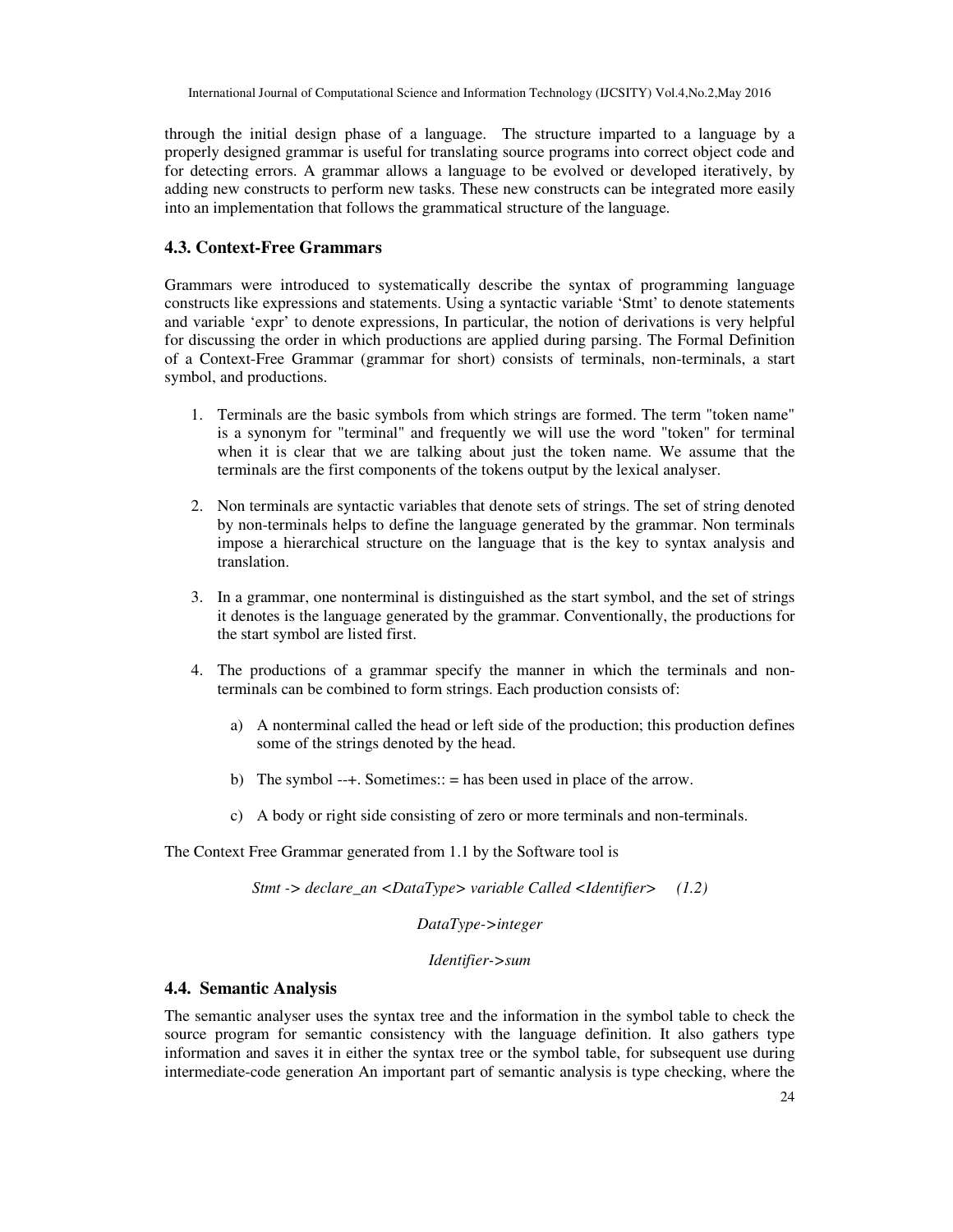compiler checks that each operator has matching operands. For example, many programming language definitions require an array index to be an integer; the compiler must report an error if a floating-point number is used to index an array .The language specification may permit some type conversions called coercions. For example, a binary arithmetic operator may be applied to either a pair of integers or to a pair of floating-point numbers. If the operator is applied to a floating-point number and an integer, the compiler may convert or coerce the integer into a floating-point number. The Parse Tree generated from 1.2 by the Software tool is by array representation as follows,

The pre order traversal:

*Stmt-> declare\_an DataType integer variable Called Identifier sum (1.3)*

#### **4.5. Intermediate Code Generation**

In the process of translating a source program into target code, a compiler may construct one or more intermediate representations, which can have a variety of forms. Syntax trees are a form of intermediate representation; they are commonly used during syntax and semantic analysis. After syntax and semantic analysis of the source program, many compilers generate an explicit lowlevel or machine-like intermediate representation, which we can think of as a program for an abstract machine [10], [11]. This intermediate representation should have two important properties: it should be easy to produce and it should be easy to translate into the target machine. In our software tool intermediate code is generated to convert the code to various languages from single pseudocode.

The intermediate code for 1.3 is as follows

*149 i780 300o (1.4)*

#### **4.6. Code Generation**

The code generator takes as input an intermediate representation of the source program and maps it into the target language. If the target language is machine Code, registers or memory locations are selected for each of the variables used by the program. Then, the intermediate instructions are translated into sequences of machine instructions that perform the same task. The resultant program code for 1.4 is as follows:

*int sum; (1.5)*

## **5. SCHEMA DESCRIPTION**

#### **5.1.Input Design**

This is a process of converting user inputs into computer based formats. The data is fed into system using simple interactive forms. The forms have been supplied with messages so that user can enter data without facing any difficulty. The data is validated wherever it requires in the project. This ensures that only the correct data have been incorporated into the system. It also includes determining the recording media methods of input, speed of capture and entry into the system. The input design or user interface design is very important for any application. The interface design defines how the software communicates with in itself, to system that interpreted with it and with humans who use.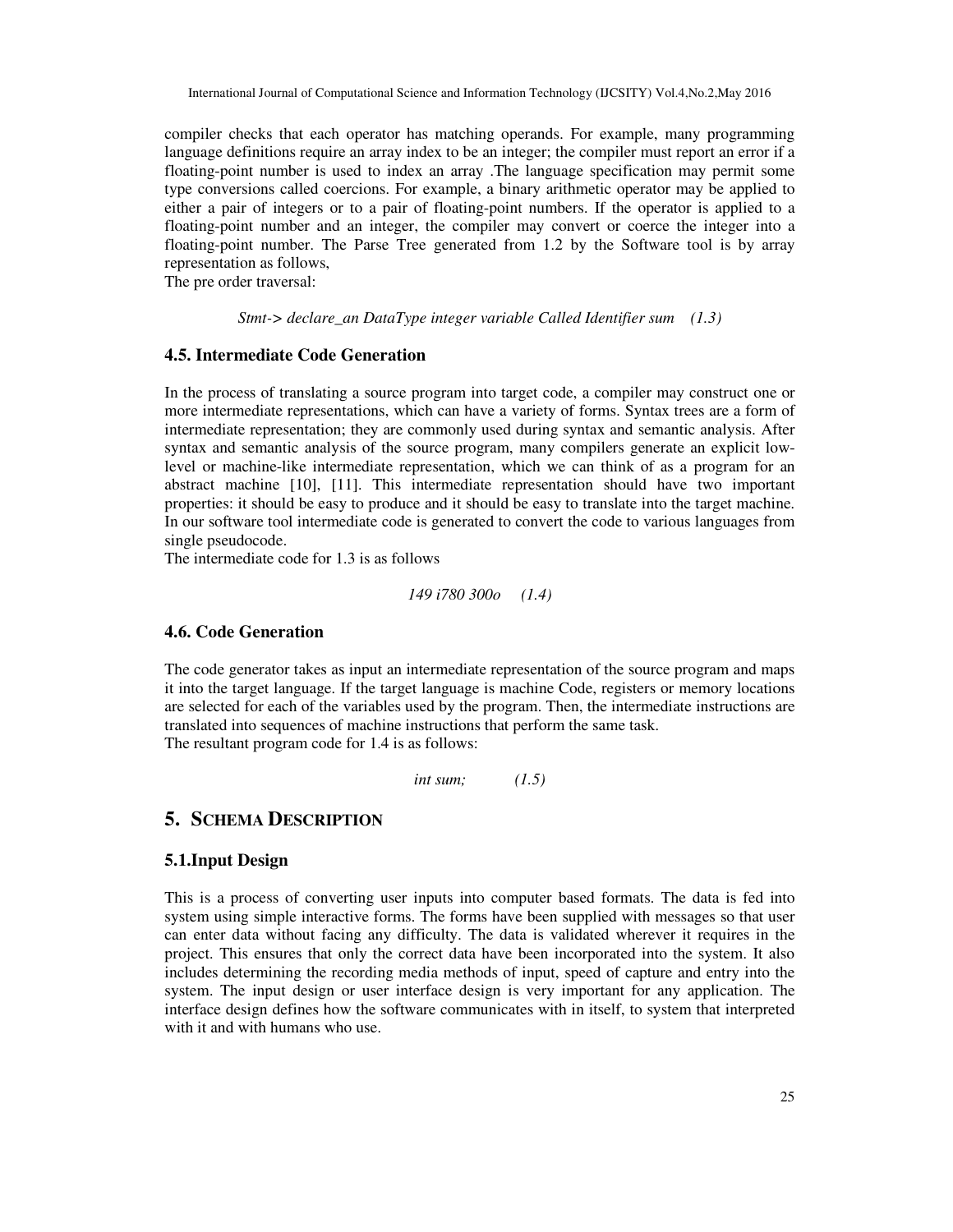The main objectives that guide input design are as follows:

*User friendly code editor*- Providing line numbers and shaded graphical rows to easily identify each line of code.

*Arise that lead to processing delays*- Input is designed so that it does not lead to bottlenecks and thus avoid processing delays.

*Dynamic check for errors in data*-errors in data can lead to delays. Input design should be such that the data being entered should be free from error to the maximum possible limit.



Fig:-1 System environment of the proposed software tool

The proposed software tool consists of several modules which are used to process the input given by the user. Fig (1) consists of the system environment.

*Avoided extra steps*-more the number of steps more is the chance of an error. Thus the number of steps is kept to a minimum possible.

*Kept the process simple*-the process should be kept as simple as possible to avoid errors.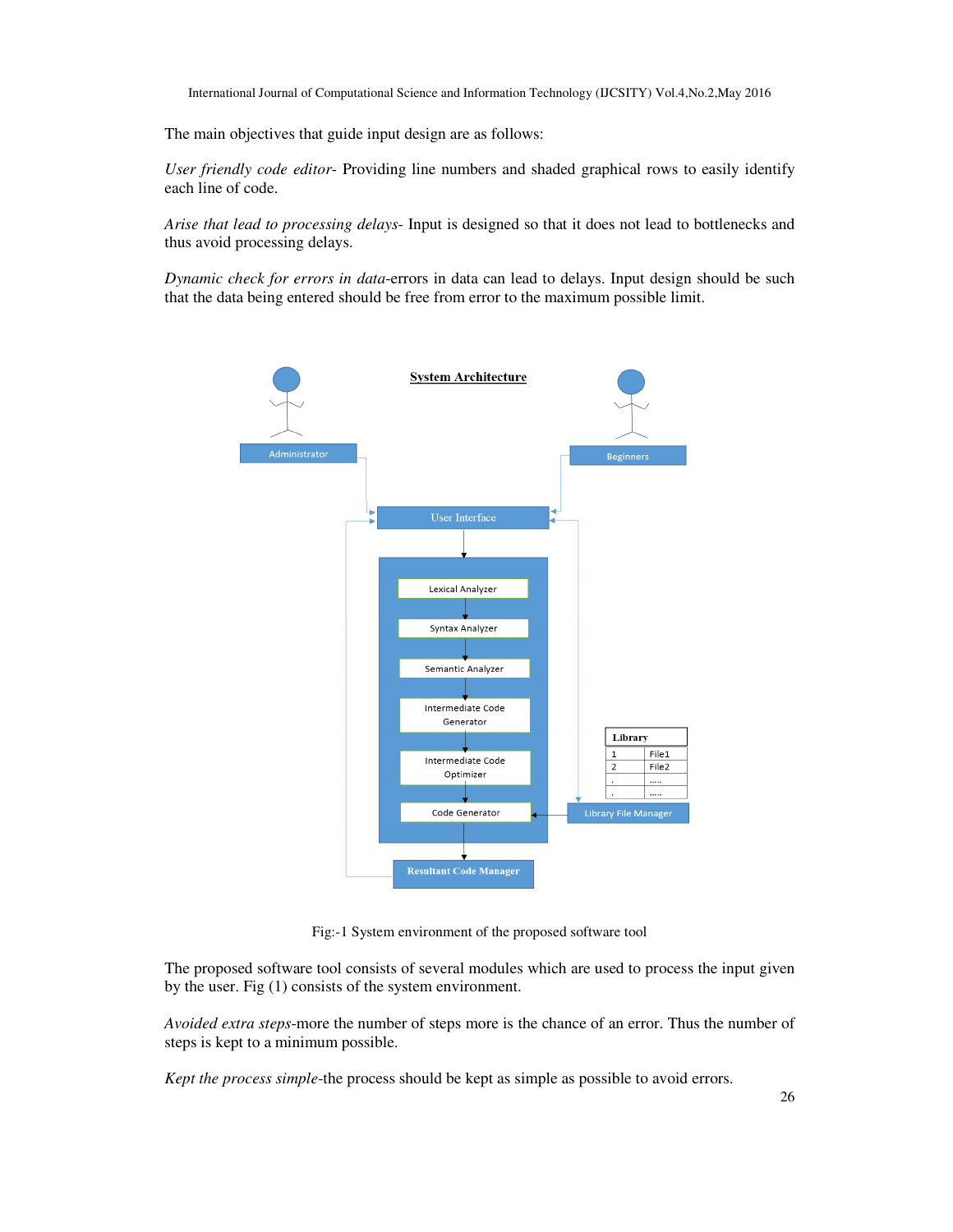## **5.2. Output Design**

A quality output is one, which meets the requirements of the end user and presents the information clearly. In the output design, it is determined how the information is to be displayed for immediate need and also the hard copy output. The output design should be understandable to the user and it must offer great convenience. The output of the proposed software tool is designed as opening the text file containing the translated code.

The main objectives that guide the output design are as follows:

(a) User can copy the code and run it in any of the IDE available.

(b) Since the output is written in a standard text file, the user can directly call the file in the host program.

(c) User can add some more code to the existing output and edit it easily.

#### **5.3. Data Structures Used**

#### **5.3.1. Data Bank, Token and Token ID**

Here a table with all the tokens and there ID codes used in lexical analysis are tabulated. These tokens and there IDs are stored using Hash Table while implementing.

#### **5.3.2. Library File, for a particular Programming language:**

This is the data in the library file stored in the Library in the software tool. The file consists of all the keywords and header files in the language.

For example:-

*Library File:For 'C':-*

 It includes the data in the library file stored in the Library of the software tool for all the keywords and header files in the language 'C'.

# **6. EXPERIMENT ANALYSIS**



Figure 1. Comparison of Final Lines of Code(FLOC)and Lines of code(LOC)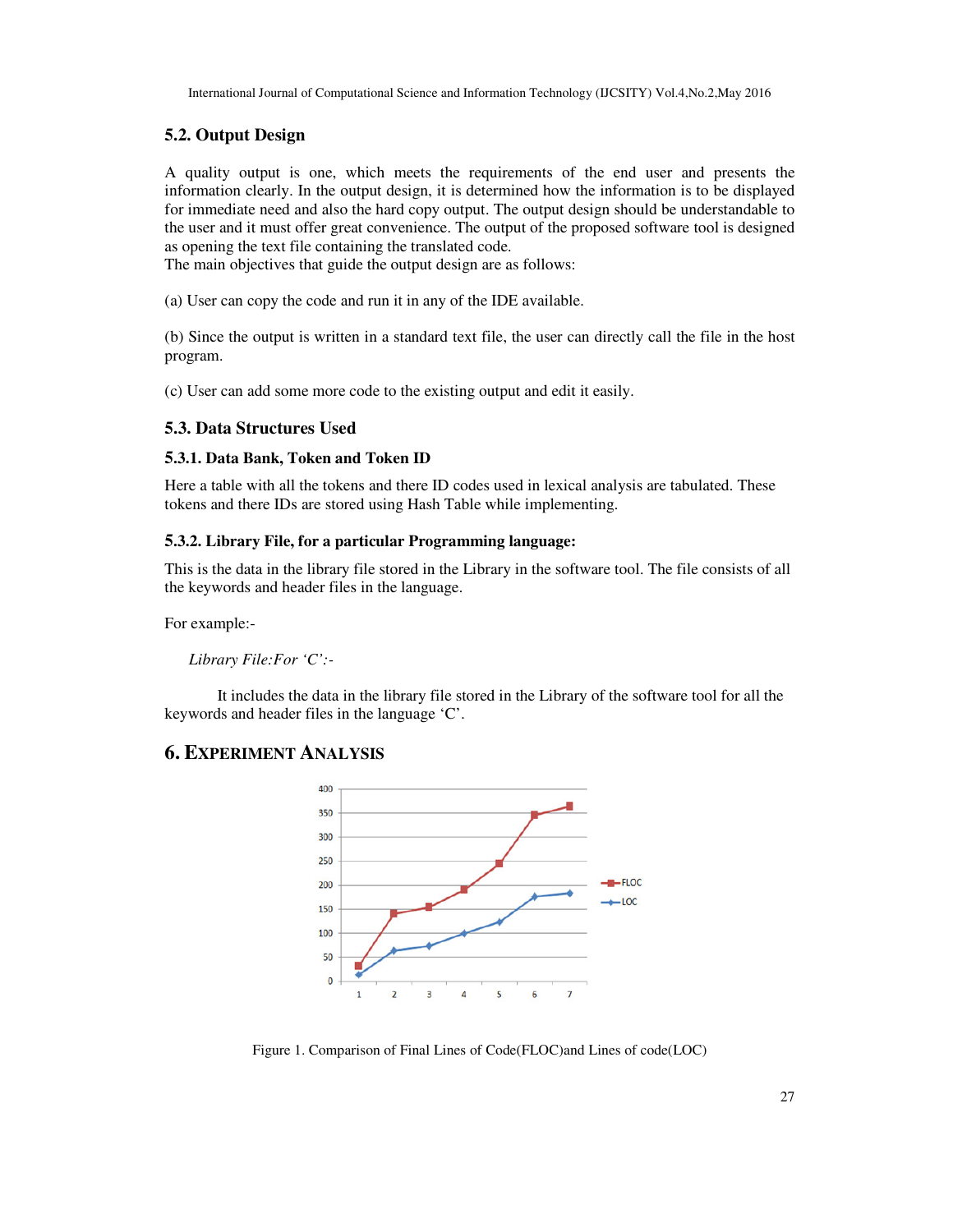*Analysis*: The graphs are plotted with the Lines of Code (LOC) against the number of experiments. From the plots, it is clear that the initial LOC of the pseudocode given by the user is reduced proportionally in the optimized intermediate generated codes (OILOC).Then the final LOC of the generated code is comparatively larger in proportion of the LOC of the pseudocode (see fig. 1).This measures indicates the efficiency of the tool in the generation of the code of the specified programming language. This measures depends on the efficiency and compatibility of the new developed tool.



Figure 2. Comparison of Lines of Code(LOC)and Optimized Intermediate Lines of code(LOC)

## **7.CONCLUSIONS**

Our software tool helps the beginners in programming with user friendly environment. They can easily build a source code in a user specified language from a pseudocode without considering the factor of knowledge about the syntax of that particular source language. A beginner level programmer familiar with pseudocode can implement his logic in any particular language with the help of this translator tool. The main advantage of this tool is that, user can build program code in any language from a single pseudocode. For a beginner in programming, it is difficult to learn the syntax of a particular language at the very first time. The user can implement his logic in a pseudocode and the pseudocode required for this software tool requires simple syntax. A formulated pseudocode is simple to be generated by a beginner. Then this pseudocode is simply submitted to the text area in our tool. Then specify the language of the output required. Then after processing he will get the resultant programming code in a file, which is much simpler with user friendly interface. Then the resultant code can be executed in its programming platform. The library files in the software tool can be manipulated to add more syntaxes into the database. Future versions can be built with giving support to more languages. We can develop this software tool to a universal programming tool, which can be used to build programming code in any of the programming language, from simple, single pseudocode generated by the user. It reduces the user's overhead to be known about the syntax of various languages.